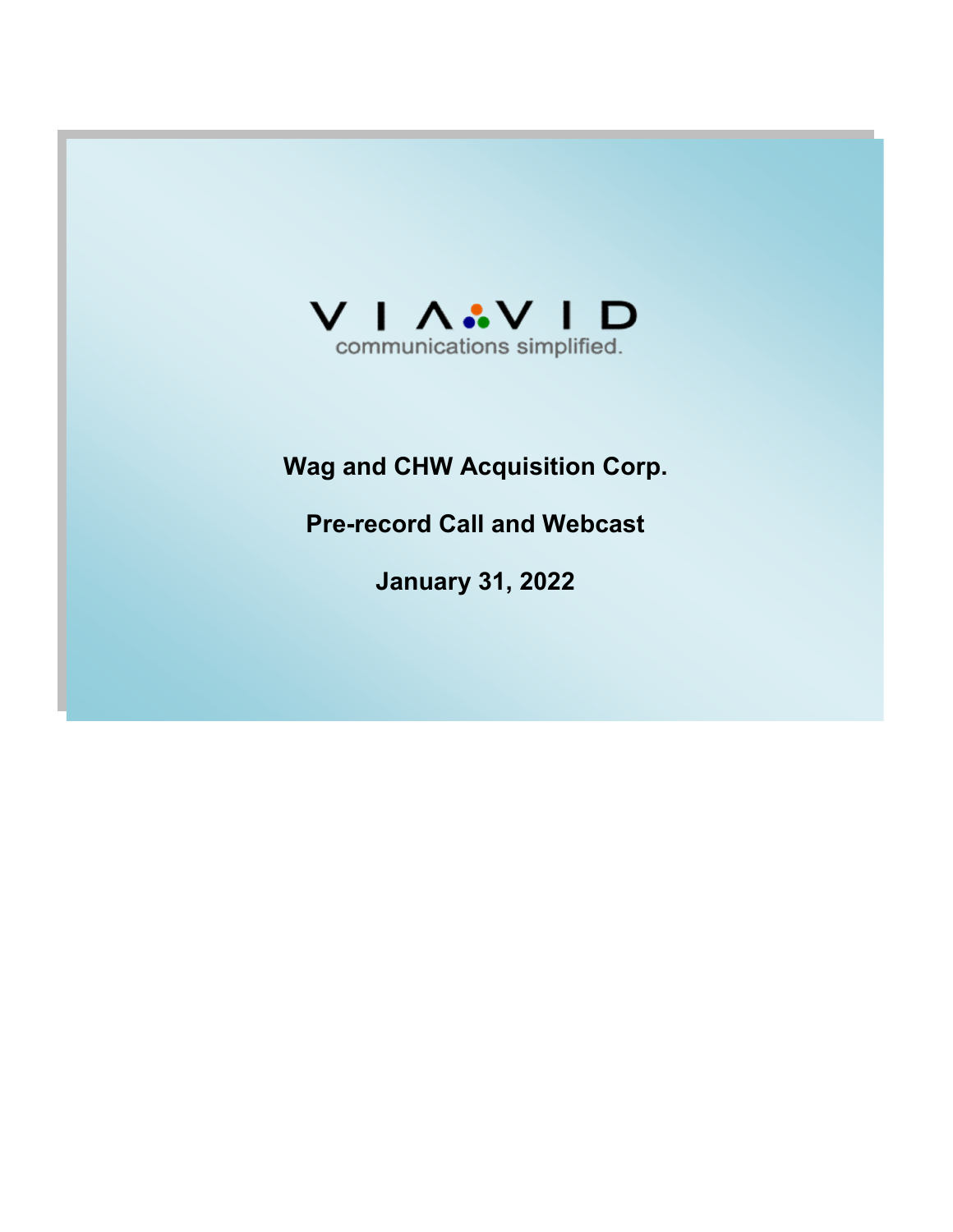# **C O R P O R A T E P A R T I C I P A N T S**

**Dawn Francfort,** *ICR*

**Jonah Raskas,** *Co-Chief Executive Officer, CHW Acquisition Corp.* 

**Garrett Smallwood,** *Chief Executive Officer, Wag Labs, Inc.* 

**Adam Storm,** *President and Chief Product Officer, Wag Labs, Inc.* 

# **P R E S E N T A T I O N**

#### **Dawn Francfort**

Thank you for standing by, and welcome to the Wag and CHW Acquisition Corp. call and webcast. We appreciate everyone joining us today.

The information discussed today is qualified in its entirety by the Form 8-K that has been filed today by CHW and may be accessed on the SEC's website, including the exhibits thereto. Please note that the press release issued this morning and related SEC documents can also be found on CHW's website at www.chwacquisitioncorp.com and on Wag's website at https://investors.wag.co.

The investor deck that will be presented as part of today's discussion has been publicly filed with the SEC and posted on CHW's website and Wag's website, where it is available for download. Please review the disclaimers included therein and refer to that as the guide for today's call. In particular, this call contains forward-looking statements that are subject to risks and uncertainties. Further information about us will be contained in filings with the SEC, and we encourage you to read those carefully.

For everyone on the call, CHW and Wag will not be fielding any questions today.

Hosting today's call from CHW are Jonah Raskas, Co-CEO, and from Wag are Garrett Smallwood, CEO, and Adam Storm, President and Chief Product Officer.

I will now turn the call over to Jonah. Please go ahead, sir.

#### **Jonah Raskas**

We are excited to announce that CHW has entered into a business combination agreement to combine our public Company with Wag.

As we said during the initial public offering of CHW, our thesis was simple. Find a company that had a high growth rate, sector or product leadership, strong brand recognition, scalable platform, and a highly driven and experienced Management team. In doing so, and after reviewing many other potential opportunities, we have found that and could not be more excited to be announcing our investment in, and business combination with, Wag.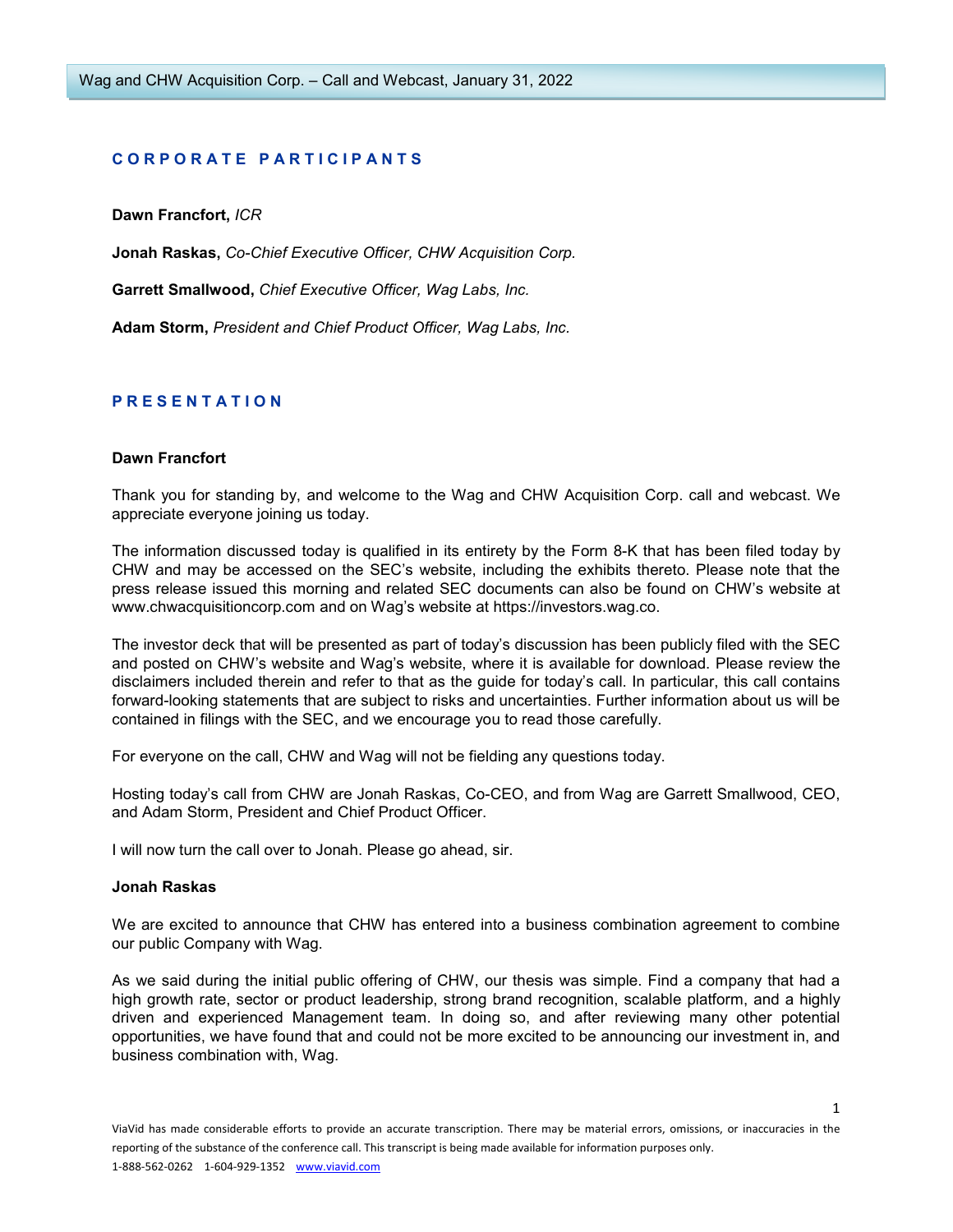Wag is a one stop shop for premium pet care with a strong consumer brand and category leadership position in pet services. The Company is rapidly expanding into the highly attractive pet wellness category. Wag expects to grow its revenue by over 120% in 2022 to \$42 million and estimates annual revenue growth of over 40% for the next few years. Importantly, the team has a clear strategy to build upon its strong pet platform to expand its product offerings and drive overall profitability.

Coming out of COVID, we expect the business to continue to accelerate due to people returning to work and restrictions being lifted on daily activities, as well as by the fact that one in five households have adopted a pet since the beginning of the pandemic, leading to a positive effect on the number of bookings for pet services.

Turning to leadership. Wag is led by a best-in-class Management team, including entrepreneur Garett Smallwood, as well as Adam Storm who was one of the original Wag employees and has extensive leadership experience in technology. The team brings both depth and breadth of experience across start ups, marketplaces, technology capabilities, and product innovation. This leadership team, combined with the Company's brand loyalty, extensive product offerings, highly attractive unit economics and sticky subscriptions, position it to continue to drive rapid growth for years to come as it builds upon its platform and evolves into the number one pet well-being marketplace.

Turning to our business combination. New financing for this transaction is being led by current and existing investors of Wag and CHW with equity commitments at \$10.00 per share. These investors include Battery Ventures, ACME Capital, General Catalyst, and Tenaya Capital. Additionally, CHW has obtained commitments for \$30 million in debt financing in conjunction with this transaction.

Upon closing, the combined Company will have an anticipated enterprise value of approximately \$350 million. The transaction will provide approximately \$175 million of gross proceeds to the Company, assuming no redemptions. Further underlying our conviction in this opportunity, pre-closing Wag shareholders will receive new additional shares in the form of an earnout achieved in three equal installments in order to ensure that we are fully aligned with all shareholders. CHW has also aligned ourselves with the existing shareholders and agreed to place a portion of our promote in an earnout structure. All Wag shareholders will roll 100% of their equity holdings into the new public Company.

We believe investors have a compelling opportunity to purchase into a market-leading consumer brand with an outstanding growth profile in a fragmented and rapidly growing market at a compelling valuation. 8.3 times revenue multiple for Wag on 2022 estimates, and a 4.9 times revenue multiple for 2023 estimates.

The invested capital is expected to fully fund Wag's current business plan over the next two years until it is cash flow positive, and position the Company to expand its product offerings, achieve its exceptional growth plan, and opportunistically acquire select companies as it consolidates the pet well-being industry.

As a reminder, the CHW team consists of Mark Grundman, who is Co-CEO of CHW with me, as well as the broader team that includes Paul Norman, who is President.

With that, I would like to turn the call over to my partner, Garrett Smallwood, the CEO of Wag, who will walk you through the Company's mission to simplify pet ownership in this large and durable U.S. pet industry, with no signs of a slowdown, by offering a one stop shop for premium pet care.

## **Garrett Smallwood**

Thank you, Jonah.

 $\overline{\phantom{a}}$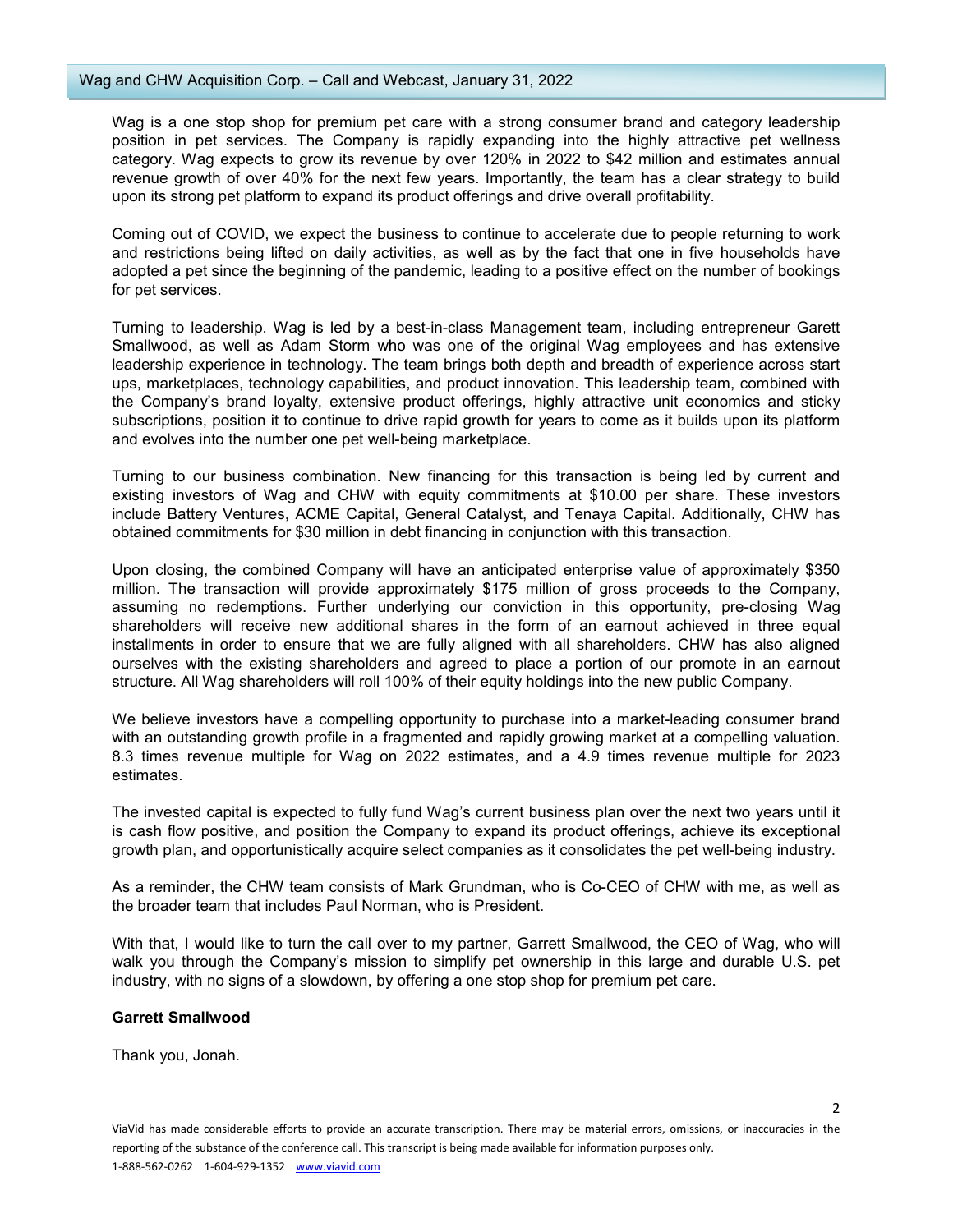We are excited to be here today to introduce you to Wag, where we believe that being busy shouldn't stop you from owning or taking care of your pet. As such, our mission is simple. We exist to make pet ownership possible and to bring joy to pets and those who love them. We're building a strong consumer branded premium pet care platform that is transforming the pet industry by simplifying caring for the pets you love. The \$44 billion pet wellness and services industries are fragmented and largely offline, and we are consolidating these industries online and through our mobile app as we rapidly evolve into the number one pet well-being marketplace.

Through our vertically integrated technology platform, we offer access to dog walking, pet sitting, consultations with licensed pet experts and training service options across 4,600 cities in all 50 states, as well as provide subscription and insurance comparison options. We have experienced impressive growth and a proven ability to diversify our addressable market to unlock new spending opportunities, demonstrated by the recent launch of our subscription service, Wag Premium, and the expansion into wellness. Importantly, our growth trends are accelerating, as we capitalize on a return to normal environment and the significant increase in pet ownership since the start of the pandemic.

This listing and capital raise is a major milestone for us and will accelerate our expansion. We are also very excited to be partnering with the CHW team, who bring a wealth of expertise and experience, allowing us to create a stronger platform for Wag to be built upon. This transaction provides our team with the necessary capital to accelerate our growth initiatives, as well as the currency to consolidate the pet well-being category through opportunistic M&A.

Wag was started in 2015 to solve the guilt and stress of owning a pet. Seventy percent of U.S. households own a pet, which equates to 90.5 million homes, and going to the office, going on a date night, or going away for a weekend can be stressful.

We launched our pet service offerings to solve these problems because lonely pets deserve healthier and happier lives. By leading with access to pet services, we were able to provide a mobile first experience with 98% of pet parents on the app. We created a trusted relationship with our pet parents as 75% are not home while services are being delivered. This trust led to high frequency service utilization as our average pet parent uses Wag five times a month. These dynamics allowed us to build a compelling and trusted consumer brand with a high level of engagement, effectively creating a solid platform to leverage as we rapidly expand our business to new product lines.

Through our vertically integrated platform and market leading position in services, as well as our operational excellence, marketplace technology, and robust consumer brand, we have created a one stop shop for premium pet care. We also provide an exceptional experience for our community.

This, coupled with tailwinds from the resilient U.S. pet industry with no signs of slowing down, leave us well-positioned to accelerate our growth and achieve our goal of consolidating the pet industry to become the leading pet well-being platform. By building our foundation on our data science and automation capabilities, we have created a competitive advantage that will drive lasting improvements to our business and allow us to efficiently scale our platform to new product lines.

In 2019, Adam and I assumed leadership positions at Wag. Since this time, we have expanded our product offerings and developed a digital marketplace. As part of these initiatives, we launched pet training, drop-in visits, cat wellness, expert pet advice consultations, and insurance comparison. Our offerings are now anchored by our premium subscription service, which we launched in the first quarter of 2020 and now accounts for 40% of our monthly active users.

Over the past few years, we reduced our operating structure and successfully expanded our take rate to above 40% from 19% in 2018. We grew our non-walking revenue to over \$10 million from less than \$1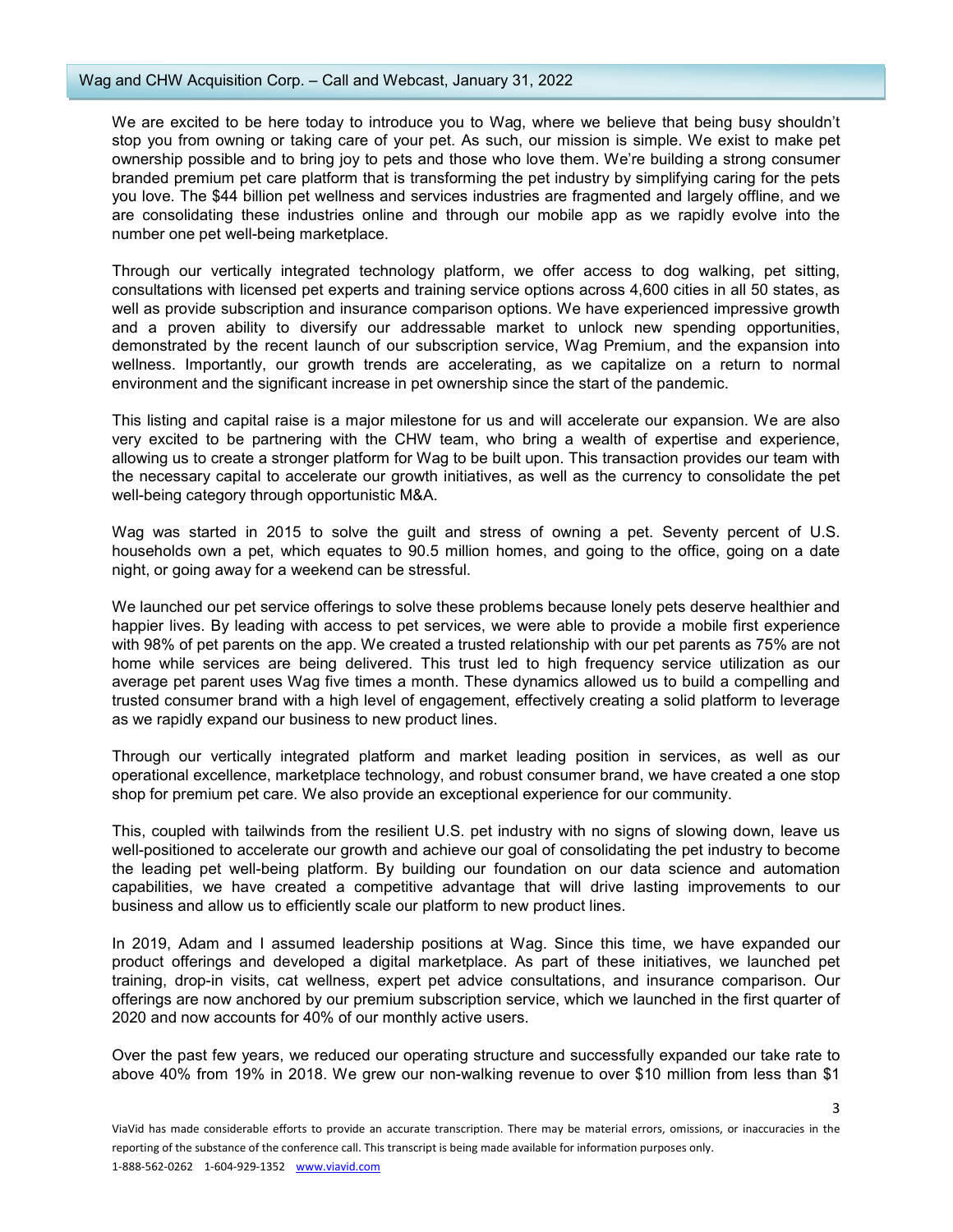million in 2018 and enhanced our 3-year customer lifetime value to over \$340 from \$125 in 2018. Following our expense reduction efforts that began in 2019, we successfully expanded our gross margin from 65% in 2019 to almost 90%. Our post-pandemic momentum has also accelerated with growth of over 100% in 2021.

We believe we have significant runway to consolidate the pet wellness and services industries for the following reasons.

First, our Wag platform is enabling us to consolidate the pet industry online and through our mobile app. We are the number one on-demand trusted in-home pet partner that connects pet parents with the highest-quality, local caregivers, making us the clear leading provider of on-demand pet services.

Second, we are the one stop shop for premium pet care. We provide our pet parents with a comprehensive experience. Within services, pet parents can find dog walking, drop in visits, boarding, house sitting and training. Within wellness, we offer wellness plans and a pet insurance comparison marketplace, as well as 24/7 pet health advice from a licensed expert. These products are anchored by our premium subscription, driving platform lock-in and encouraging greater cross-selling. Our extensive offerings simplify caring for your pet.

Third, we operate in a large and resilient pet industry with no signs of slowing down, and we continue to diversify our offerings to unlock new spending and increase our addressable market. The overall U.S. pet spend has grown at a steady 6.5% CAGR from 2001 through today. We operate in the \$44 billion U.S. pet wellness and services industries that are rapidly expanding.

Fourth, we have created an unparalleled user experience that drives strong retention and new customers to our platform. We deliver delightful experiences that drive pet parent retention, with 90% of pet parents rebooking after an initial experience. Despite the global pandemic, our 2020 and 2021 cohorts are the strongest in our Company's history, driven by a higher take rate, the launch of our premium subscription, and improved cross selling. Our 2020 and 2021 pet parent cohorts are generating approximately two to three times more net revenue compared to prior cohorts at the same point in their lifecycles.

Before detailing our growth drivers, I would like to turn the call over to Adam, the President and Chief Product Officer, to discuss our product and platform.

## **Adam Storm**

## Thanks, Garrett.

I would like to first discuss our KPIs to provide context on our competitive positioning within the pet marketplace.

First, our pet parent uses Wag services on average five times a month. As part of this dependable and recurring behavior, we're in your home and interacting with your pet every week. This consistent engagement provides a strong foundation for us to develop a compelling relationship that we leverage to sell additional products. We also collect extensive user data to better understand pet parents' wants and needs, which we'll use to inform and prioritize our product expansion opportunities.

Second, we offer access to a wide breadth of services for our pet parents. Pet parents can find 12 different service offerings through our platform.

Third, both sides of the marketplace, the pet parents and the caregivers, love Wag. Our Net Promoter Score averages between 45 to 55 for caregivers and 65 to 70 for pet parents.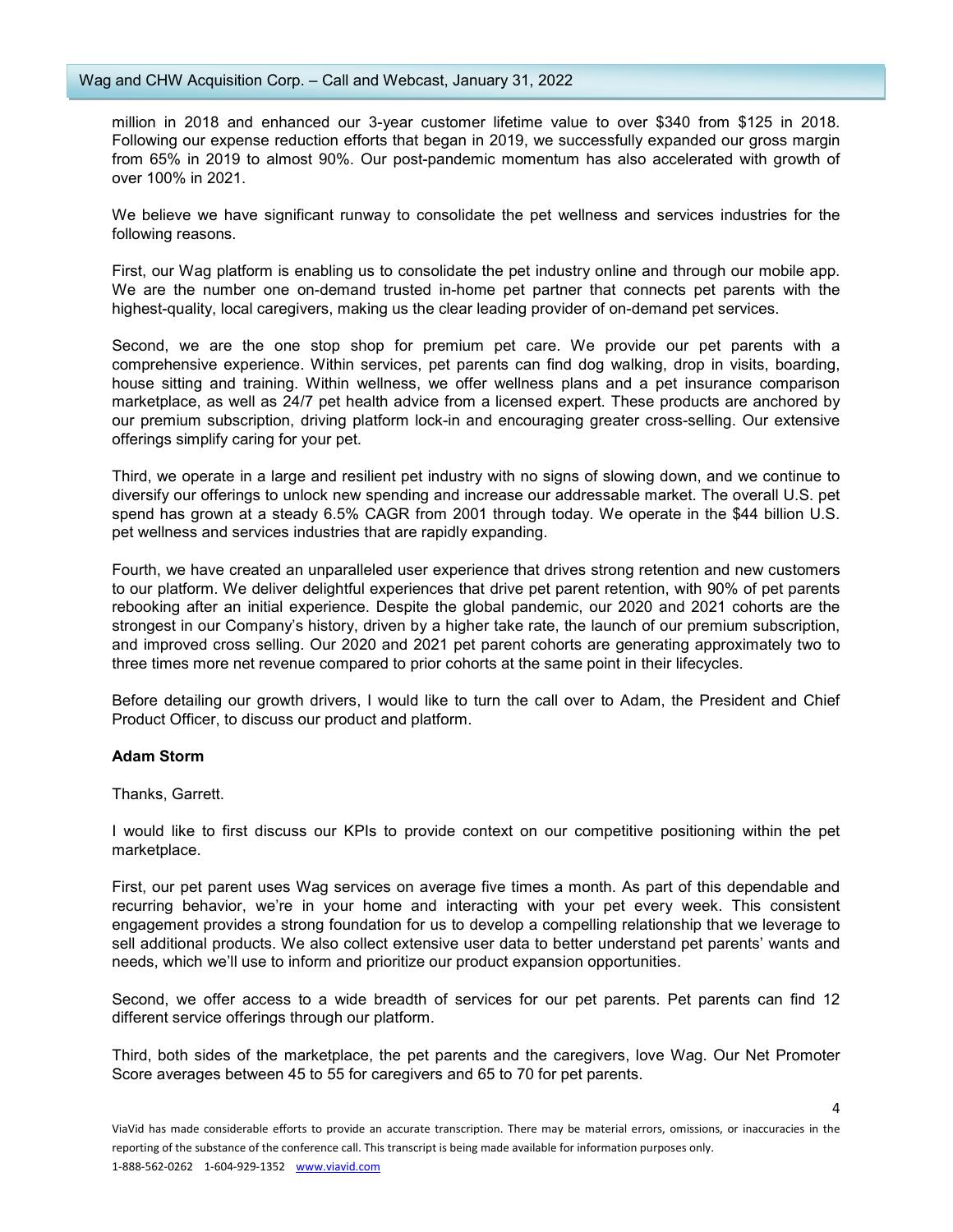Fourth, our high-quality experience drives an industry leading 70% organic customer acquisition. Our great experience drives more users into our ecosystem through strong word of mouth.

Fifth, we offer a premium subscription model that drives stickiness and retention. For \$9.99 a month, Wag Premium subscribers receive a 10% discount and VIP access. Approximately 40% of our monthly active users are subscribers.

Sixth, we have attractive unit economics with an estimated LTV to CAC of 3 to 1, driven by strong gross margin and organic acquisition. We have a substantial take rate of over 40%, driving exceptional unit economics on a per service basis. We have positive service unit economics in every market with our 40% platform fee across all service types and an LTV of over \$340.

With people beginning to return to more normal activities, we plan to accelerate our marketing initiatives to capture these customers as they re-establish habits. Our outlook assumes an LTV to CAC ratio of approximately 3 to 1, translating into a six- to nine-month payback period.

Seventh, we have an industry leading service quality. Our Wag platform is ranked as trustworthy and dependable by pet parents with more than 96% of reviews on the platform earning 5 stars from over 11 million reviews.

Finally, we operate a negative supply-side CAC on the caregivers. Pet caregivers pay a standard \$29.95 fee to join the platform. With over 350,000 screened, background checked, and approved caregivers, we provide a best-in-class service.

Moving on to our product. We are a mobile first operating platform, with 98% of our community online. Pet caregivers are all hyper-local and can be available on-demand, so requests can be filled within 15 minutes.

We disrupted traditional dog walking. With 90% of our pet parents new to dog walking and average use of five times a month, we created an entirely new market that has disrupted traditional dog walking.

We are the clear leader of on-demand services, as we participate in the broader convenience economy.

The delightful experiences we deliver to our pet parents drives strong retention, with a pet parent rebooking rate of 90%.

And 20% of our pet parents will use two or more of our product lines, which increases to 40% amongst our Wag Premium subscribers.

I'll turn the call back to Garrett to discuss our growth initiatives and financial outlook.

#### **Garrett Smallwood**

Thanks, Adam.

I will first discuss our growth drivers. Our goal is to be the leading platform for premium pet care, leveraging our strong consumer brand and proven business model to drive the following five initiatives.

First, accelerate growth in existing markets. We are rapidly recovering from the pandemic. Our new pet parents are already well-above our pre-pandemic productivity levels despite the continued work from home schedule. According to an industry survey conducted by PricewaterhouseCoopers in November and December of 2020, 75% of U.S. executives expect at least half of the office workforce to return to the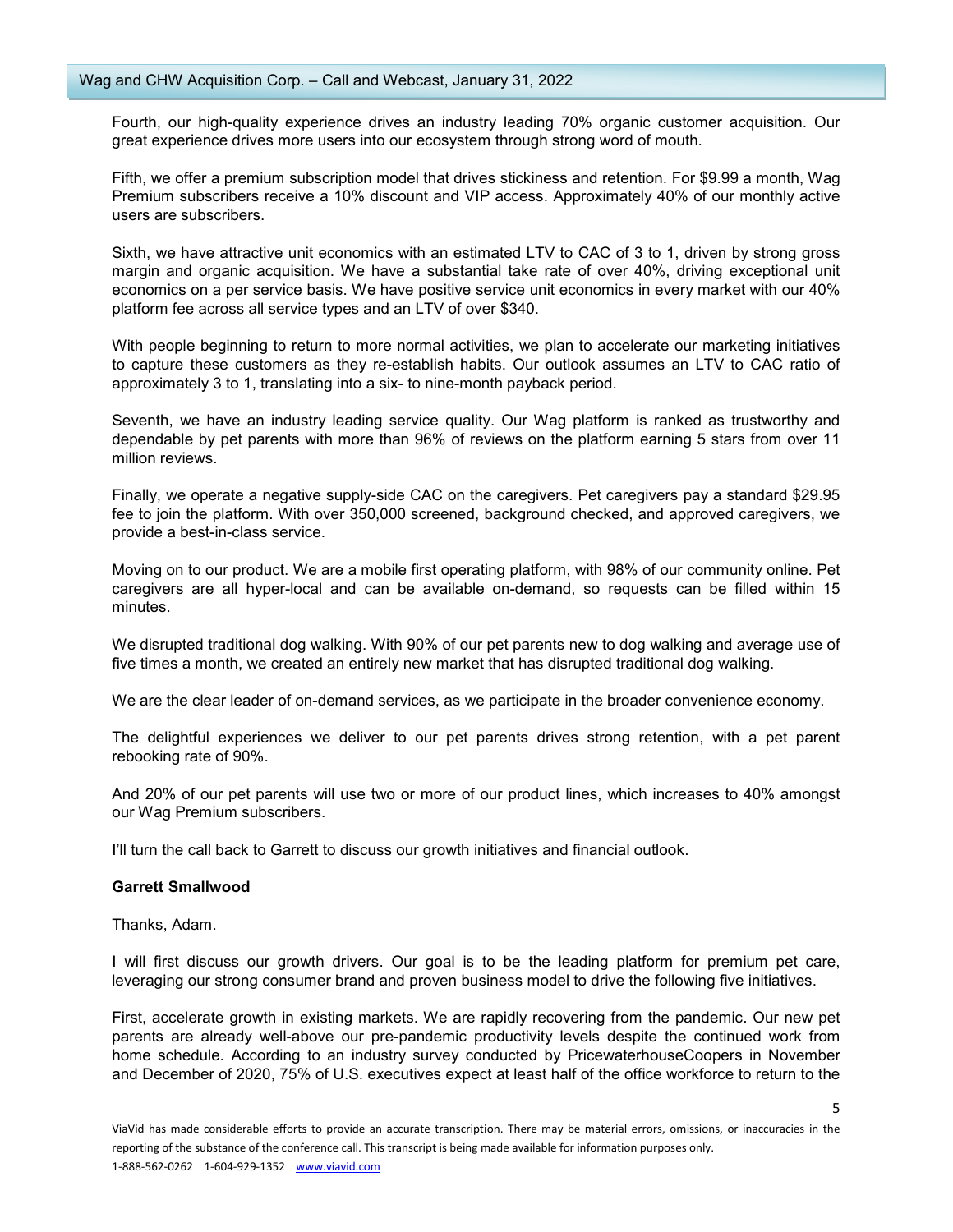office full-time by mid-2022. We see significant opportunity to accelerate our growth in existing markets as people resume more normal activities and utilize our expanded offerings.

Second, expand subscription offerings. We will continue to expand penetration of our premium subscription, which creates a sticky user base and drives greater cross-selling. Our premium subscription is a highly attractive durable revenue stream, and the associated fees largely offset the discounts provided. We will also increase our Wag Wellness plans, as well as introduce a tiered subscription offering. Wag Premium has demonstrated our ability to successfully add complimentary services, a capability we will build upon.

Third, platform expansion. We have a proven ability to diversify our addressable market and unlock new customer spend opportunities through our expanded product offerings, as we scale our platform. Our Wag Wellness synergizes within our ecosystem, providing significant upside to our take rate. We are expanding pet types and service offerings as we grow our revenue lines, further increasing our customer's lifetime value. In the third quarter, our take rate increased to 48%.

Fourth, grow our business in international markets. Longer term, we will look to expand our business internationally both organically and through M&A.

Fifth, opportunistic M&A for growth and industry consolidation. We will leverage our proven platform to expand through synergistic M&A, focusing on subscription and home access, as well as high-quality human grade food and prescription products. While we have not accounted for any acquisitions in our financial outlook, we believe select acquisitions are a compelling opportunity for us to quickly consolidate the pet wellness and services industries as we build our premium wellness platform for pets.

Taking this all together, we are incredibly proud of our accomplishments today and our growth trajectory. While we are currently operating at roughly half of our pre-pandemic service volumes, our 2022 forecast assumes a steady return to normal post-pandemic life. This is further supported by our new pet parent cohorts who are meaningfully more productive than our pre-pandemic cohorts.

We achieved a 243% revenue growth rate in Q3 and based on our current trajectory coming out of the pandemic, we expect the growth trend to exceed 100% in 2022 as we deliver consistent month-overmonth improvements in this return to normal environment.

Our compounded annual growth rate is expected to be at least 70% through 2023, with projected revenue growing to over \$70 million. We expect our gross margins to remain steady at current levels around 90%. In terms of EBITDA, we plan to reach profitability in Q2 of 2024. Longer term, we are forecasting an EBITDA margin of over 10%, driven by our heightened focus on leveraging our operations and fixed costs as we scale our platform.

Overall, we believe we have a tremendous opportunity to accelerate the momentum in our business through multiple levers. We provide a delightful experience to our pet parents, creating a highly loyal and engaged community with a wealth of data to improve our cross-selling and inform our offering extensions.

We have built an incredible consumer brand and business with an outstanding team, where we are the leaders in the rapidly evolving pet wellness and services market. The competitive moats we have built over the past few years in infrastructure, brand strength, and data capabilities, further fueled by one in five households having adopted a pet since the beginning of the pandemic, leave us attractively positioned for accelerated growth as we become the number one platform for pet well-being.

Thank you for your time and attention today. If you have any questions regarding the presentation, please contact wagir@icrinc.com.